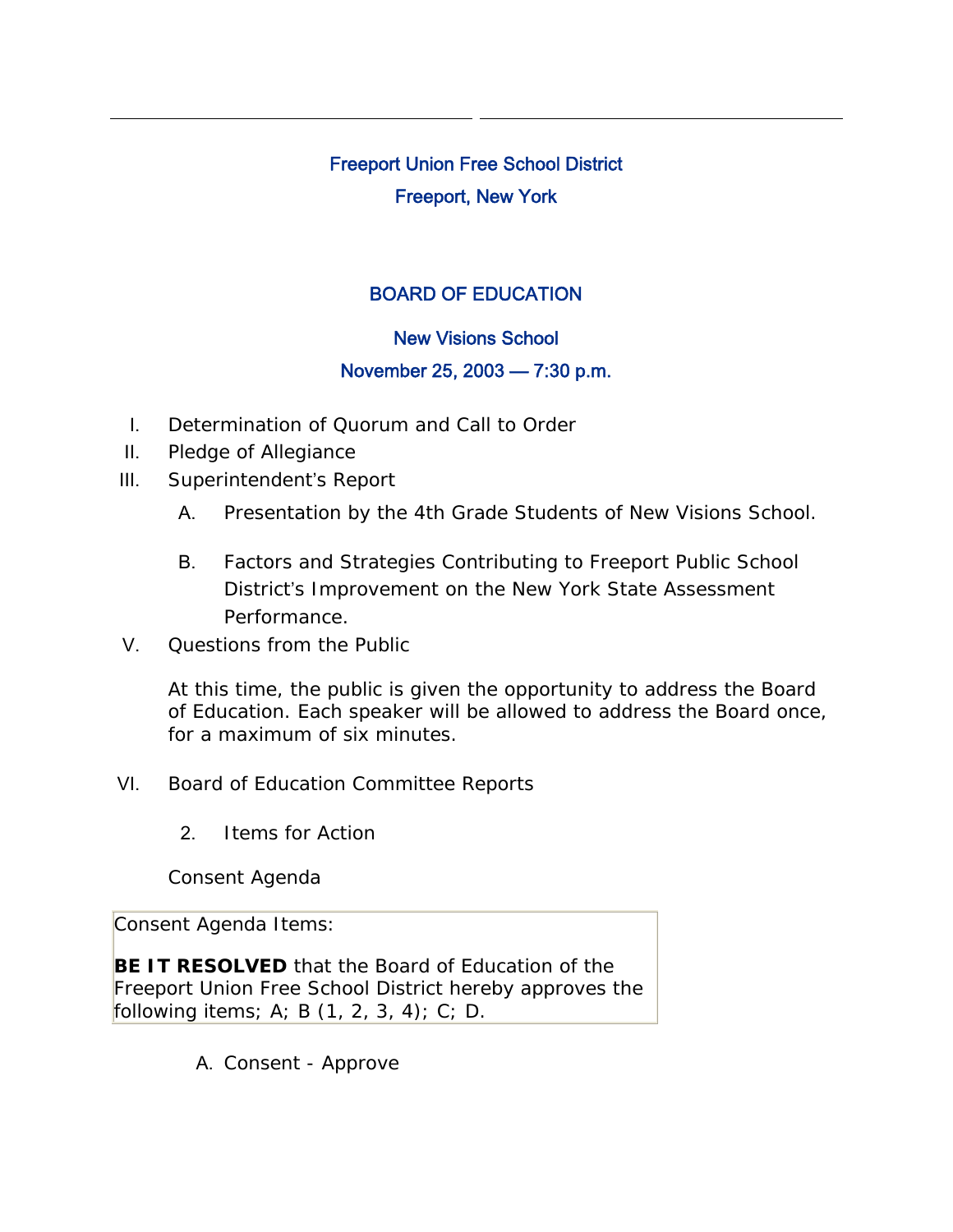Acceptance of the Minutes:

October 8, 2003; October 29, 2003; November 5, 2003

B. Consent - Approve

Personnel Action

- 1. Request for Leave of Absence
- 2. Change of Status
- 3. Resignation of Staff
- 4. Appointment of Staff
- C. Consent Approve

### **Education**

1. Acceptance of the Minutes on the Committees on Special

Education and Preschool Special Education

October 8, 2003; October 20, 2003; October 22, 2003; October 24, 2003; November 3, 2003; November 6, 2003; November 7, 2003; November 10, 2003; November 13, 2003; November 14, 2003; November 18, 2003.

D. Consent - Approve

### Finance

- 1. Acceptance of a Gift
- E. Individual Action Items
	- 1. Resolution to Approve 2003/2004 Salaries for Certain Central Office Administrators
- F. Other Reports to the Board
	- 1. Calendar of Events November 25, 2003 through December 17, 2003